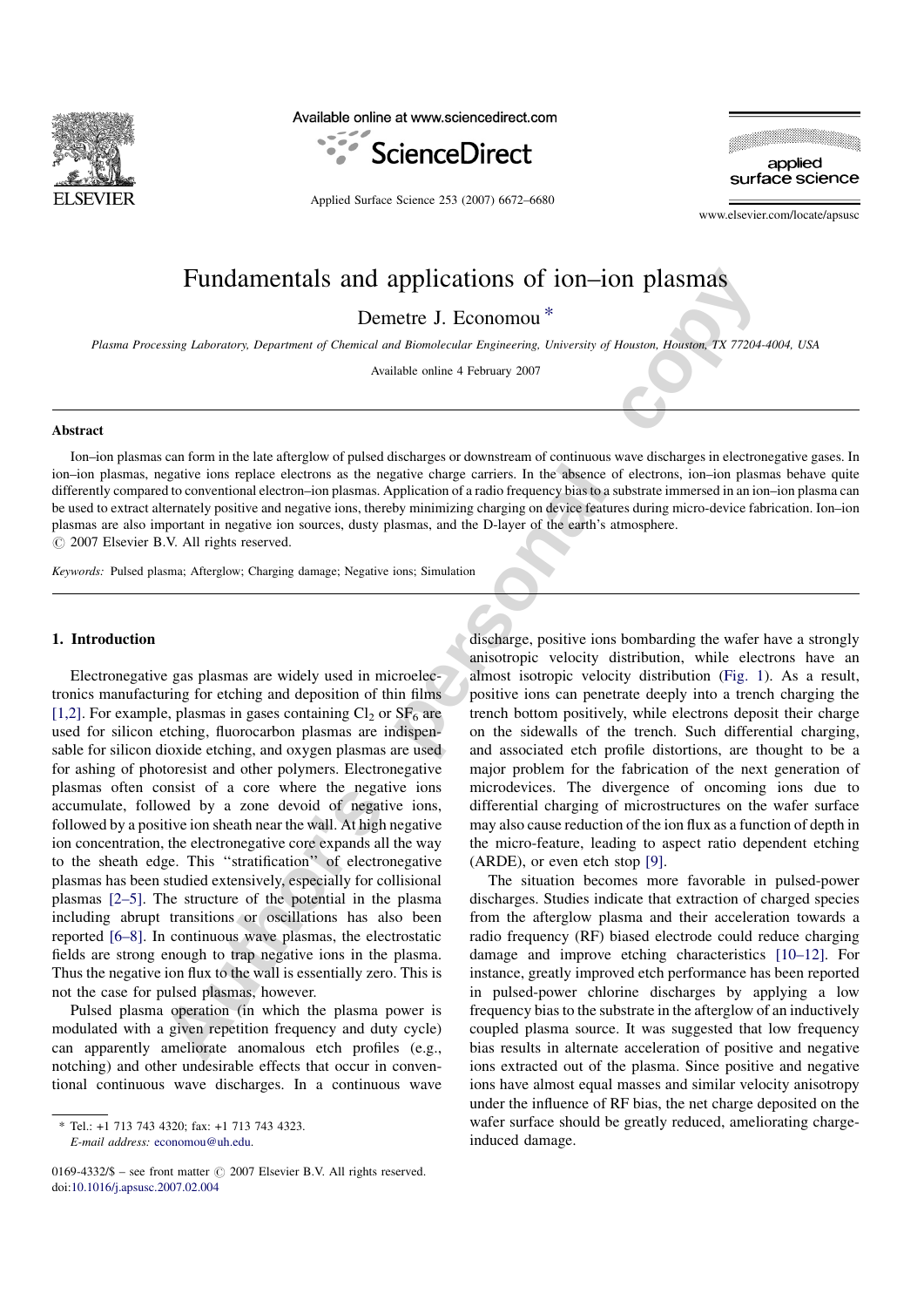

Fig. 1. Differential charging of micro-features on a wafer during conventional electron–ion plasma processing. Charging can deflect oncoming ions to strike the sidewalls and create damage.

Ion–ion plasmas are plasmas in which the negative charges are negative ions instead of electrons. In practice, some electrons may still be present. Ion–ion plasmas may form in the (temporal) afterglow of pulsed discharges in electronegative gases [13,14]. The plasma grows during power ON (activeglow) and decays during power OFF (afterglow). For a long enough afterglow, the electron concentration in the plasma diminishes to the point that negative ions become the dominant negative charge carrier, forming an ion–ion plasma. One can also have a spatial afterglow in a flowing plasma, sustained by a continuous wave power source. Far enough downstream of the plasma generation zone, the electron concentration can decay substantially to form an ion–ion plasma. For the plasmas of interest, electron decay is mainly by electron attachment to electronegative gases (e.g., chlorine, sulfur hexafluoride and oxygen) and diffusion to the walls of the reactor.

Ion–ion plasmas find application in charge-free semiconductor manufacturing [10–12,15], negative ion sources [16,17], and the D-layer of the upper atmosphere [18]. Some dusty plasmas can also be considered as ion–ion plasmas since dust particles ''soak'' electrons to form massive ''negative ions''. Samukawa et al. presented a fast neutral beam source based on formation of an ion–ion plasma [15]. The ion–ion plasma was formed in the afterglow of a pulsed inductively coupled discharge in an electronegative gas  $(Cl<sub>2</sub>$  or  $SF<sub>6</sub>)$ . A positive bias voltage was applied to the extraction electrode during the afterglow attracting negative ions. The extraction electrode had high aspect ratio through holes. Negative ions suffered grazing angle collisions with the internal surfaces of the holes turning into fast neutrals. Charge exchange with neutral gas may also play a role at higher pressures. The concept of neutral beam generation by ion extraction and neutralization through a grid was implemented in an earlier design by Panda et al. [19]. A common negative ion source is that in hydrogen gas for the production of negative  $H^-$  ions [16,17]. These ions are eventually accelerated and neutralized before being injected in fusion reactors to assist in heating. To produce  $H^-$ , a pulsed plasma in hydrogen gas is used. Highly excited vibrational states of molecular hydrogen formed in the active glow attach cold electrons in the afterglow to form negative ions. These ions are extracted by application of a bias through an aperture at the reactor wall. The presence of a weak magnetic field can modify the structure of the potential field close to the extraction hole of the negative ion source, thereby enhancing the extracted negative ion flux [20]. An electron-free fullerene ion–ion plasma was recently generated with equal mass of positive and negative ions [21]. The basic characteristics of this plasma were discussed including the absence of a sheath.

# 2. Characteristics of ion–ion plasmas

Much of the conventional thinking applied to traditional plasmas containing electrons is not applicable to ion–ion plasmas. For example, in ion–ion plasmas, the plasma potential does not have to be the most positive potential in the system (as in electron–ion plasmas). In fact, the potential profile across an ion–ion plasma can be monotonically decreasing from one electrode to the other [22], much like in liquid electrolytes [23].

**Automative controllering** the discussed including the absence of a sheafully<br> **Automative controllering** conducts<br>
And  $\frac{1}{2}$  costs<br>
And  $\frac{1}{2}$  costs<br>
And  $\frac{1}{2}$  costs<br>
And  $\frac{1}{2}$  costs<br>
And  $\frac{1}{2}$  costs<br> The electrostatic fields in an ion–ion plasma are determined by negative ions instead of electrons. In conventional electron– ion plasmas, electrostatic fields form naturally to balance the losses of the lighter and more energetic electrons from the plasma, with the losses of the heavier and colder positive ions. By replacing electrons with negative ions in the plasma, the mass and the energy of the negatively and positively charged species become comparable. Ion–ion plasmas, therefore, are characterized by significantly weaker electrostatic fields with a plasma potential determined by the ion temperature (in conventional plasmas it is determined by the electron temperature). In the limiting case of both positive and negative ions having equal mass (e.g.,  $Cl^+$  and  $Cl^-$ ) and temperature, ion–ion plasmas are characterized by the absence of electrostatic fields, zero plasma potential, and no sheaths (with no bias voltage applied). In such case, the spatial profiles of positive and negative ions coincide throughout the reactor and both species are able to diffuse freely to the walls.

The Debye length  $\lambda_D$  in the presence of negative ions can be expressed as

$$
\frac{1}{\lambda_{\rm D}} = \sqrt{\left(\frac{\alpha}{kT_{\rm n}} + \frac{1-\alpha}{kT_{\rm e}}\right)\frac{e^2p}{\varepsilon_0}}
$$
(1)

where  $\alpha = n/p$  is the ratio of negative ion to positive ion density, and  $T_n$ ,  $T_e$  are the negative ion and electron temperature, respectively. For an ion–ion plasma,  $\alpha = 1$ , and the Debye length  $\lambda_{\text{D},ii}$  becomes,

$$
\lambda_{\text{D},ii} = \sqrt{\frac{\varepsilon_0 k T_\text{n}}{e^2 p}}
$$
 (2)

The Debye length in an ion–ion plasma is clearly determined by the ion temperature. Features of ion–ion plasmas include [24]: (a) vanishingly small space charge fields (see Eq. (5) below), (b) both positive ions and negative ions can be readily extracted from the plasma (see Fig. 3 below), (c) only heavy particle reactions dictate the plasma chemistry, (d) the plasma impedance can be changed drastically by irradiating the plasma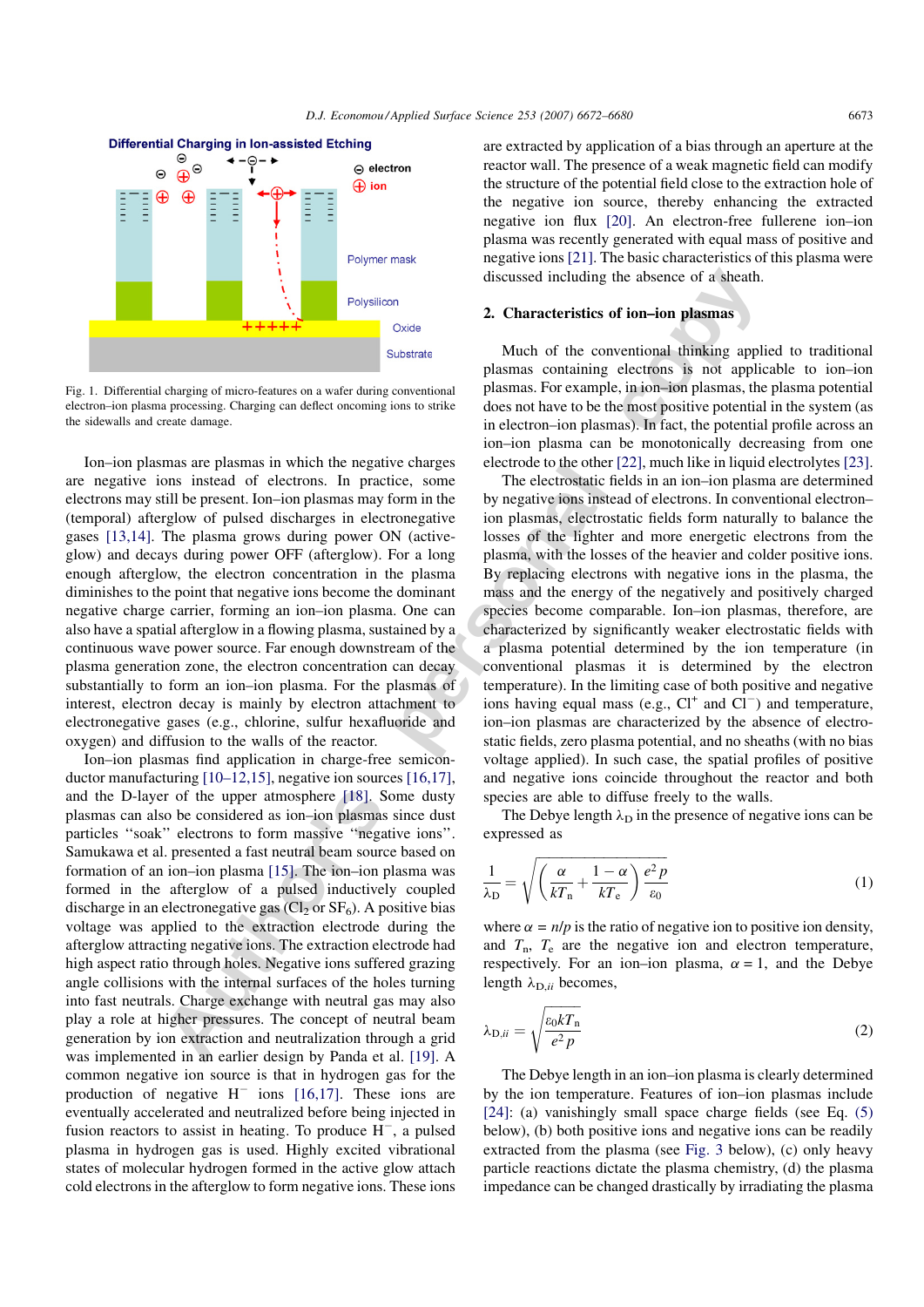with light of appropriate wavelength as to detach negative ions (plasma behaves as an on-off switch), and (e) a single Langmuir probe will give an almost symmetric I–V characteristic in an ion–ion plasma [25,26].

## 3. Formation of ion–ion plasmas

**As may** be formulate a detection of published  $\theta$  between the activative during in structure and the strength of published into the strength of the strength of the strength of the strength of the strength of the strengt Ion–ion plasmas may be formed in the afterglow of pulsed discharges in electronegative gases [27,28]. They may also form downstream of continuous wave discharges in strongly electronegative gases (spatial afterglow). Fig. 2 shows the evolution of species densities and electron temperature at the center of a parallel plate pulsed chlorine discharge (20 mtorr, 1 W/cm3 power density, no applied electrode bias), once a periodic steady-state is achieved [13]. The time window 0–50  $\mu$ s represents the time power is ''ON'' (activeglow) while the time window  $50-100$   $\mu$ s represents the time power is "OFF" (afterglow) during a pulse. For convenience, the overall evolution during a pulse is divided into four different regimes (see Fig. 3): (I) early activeglow, (II) late activeglow, (III) early afterglow and (IV) late afterglow. The overall trends shown in Fig. 2 are in agreement with experimental results reported in the literature [12,29–31]. The electron temperature shows the formation of a sharp spike as soon as the power is switched ''ON'', levels out in the late activeglow, and then drops abruptly in the early afterglow. The electron density shows a large variation of several orders of magnitude between the activeglow and the afterglow, while the negative ions are considerably less modulated. The peak in negative ion density forming immediately after the plasma power is turned OFF (at  $50 \mu s$ ), is due to rapid attachment of cool electrons to chlorine molecules. The plasma is weakly electronegative in the activeglow and then becomes increasingly more electronegative in the afterglow.

Electrons are lost rapidly in the early afterglow by ambipolar diffusion to the walls and dissociative attachment while negative



Fig. 2. Calculated time variation of species densities and electron temperature in a high density pulsed plasma through chlorine. Power density  $1.0 \text{ W/cm}^3$ , pressure 20 mtorr, pulse period 100  $\mu$ s, and duty cycle 50%. From Ref. [13].



Fig. 3. Calculated time variation of species fluxes striking an unbiased electrode in a high density pulsed plasma through chlorine. Power density 1.0 W/cm<sup>3</sup>, pressure 20 mtorr, pulse period 100  $\mu$ s, and duty cycle 50%. From Ref. [13].

ions are still trapped in the reactor. Once the electron density becomes low enough (see below), negative ions become the dominant negative charge carrier in the plasma. The electric field is now determined by negative ions instead of electrons and there is an abrupt transition from an electron-dominated plasma to an ion–ion plasma. Negative ions can now exit the plasma (Fig. 3). The ion–ion plasma is characterized by weak electrostatic fields (Eq. (5) below) and a diffusive flux of negative ions to the walls. After the transition to an ion–ion plasma, electrons are no longer confined in the plasma and are lost at a faster rate which eventually approaches the limit of free diffusion of electrons to the walls in the (near) absence of electrostatic fields. The positive and negative ion densities decay together much more slowly due to ion–ion recombination and diffusion losses to the walls.

In a collisional electronegative plasma containing electrons, one kind of positive ions and one kind of negative ions, the electrostatic field in the bulk is given by [13]

$$
E = \frac{D_{\rm p} \nabla p - D_{\rm n} \nabla n - D_{\rm e} \nabla n_{\rm e}}{b_{\rm p} p + b_{\rm n} n + b_{\rm e} n_{\rm e}}\tag{3}
$$

here  $p$ ,  $n$ , and  $n_e$  are the positive ion, negative ion and electron density, respectively, and  $D_p$ ,  $D_n$  and  $D_e$ , and  $b_p$ ,  $b_n$  and  $b_e$  are the diffusivities and mobilities of these species, respectively. When  $n/n_e \ll b_e/(b_n + b_n)$ , the plasma is electron dominated and the electric field becomes

$$
E = -\frac{T_e}{e} \frac{d \ln n_e}{dx} \tag{4}
$$

where  $T_e$  is the electron temperature. This is the familiar expression for conventional electron–ion plasmas.

The condition  $n/n_e = b_e/(b_n + b_p)$ , signifies a transition to an ion–ion plasma, and when  $n/n_e \gg b_e/(b_n + b_p)$ , the ion–ion plasma is fully formed. In the ion–ion plasma, the electrostatic field is

$$
E = \frac{(D_{\rm p} - D_{\rm n})\nabla n}{(b_{\rm p} + b_{\rm n})n}
$$
\n(5)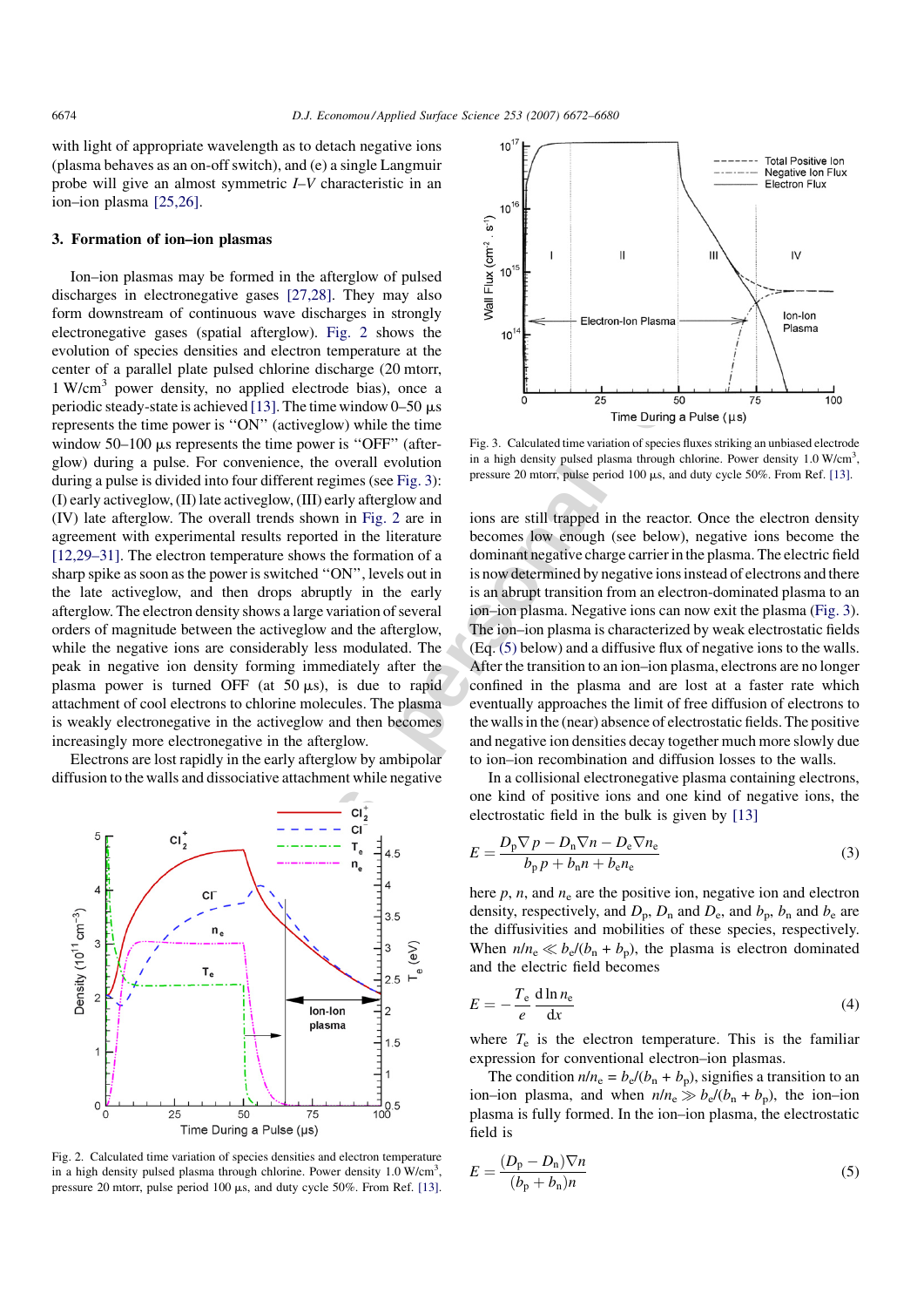Eq. (5) shows that the electrostatic fields in an ion–ion plasma are indeed weak since the positive and negative ion diffusivities are generally comparable. If  $D_p = D_n$  (e.g., equal ion masses and temperatures), the electric field is identically zero. In such case, positive and negative ions are diffusing freely.

The decay of electronegative plasmas in the afterglow of pulse discharges under a variety of situations has been studied by Kaganovich et al. [32]. The time needed for negative ions to reach the wall is of importance for applications based on negative ion extraction. For a three-component plasma (electrons, negative ions and positive ions), where all three species have the same temperature  $T_i$ , this time is given by

$$
t_{\text{n,out}} = \frac{\left(2L\right)^2}{2\pi^2 b_i T_i} \left(\frac{p_0}{n_0}\right) \tag{6}
$$

where L is the plate separation,  $b_i$  the ion mobility, and  $p_0$ ,  $n_0$ are the positive and negative ion density, respectively, at the beginning of the afterglow. This has practical significance, despite the assumption of equal temperatures, since the electron temperature normally plummets within a few microseconds in the afterglow to very low values. Eq. (6) indicates that the time it takes for the negative ions to reach the wall is shorter for higher electronegativities (as electronegativity increases,  $n_0$ approaches  $p_0$ ).

In Fig. 3, the transition from an electron–ion plasma to an ion–ion plasma is characterized by the electron flux becoming equal to the negative ion flux at the walls  $(t = 75 \text{ }\mu\text{s})$ . The positive ion flux, which initially overlaps with the electron flux in the early afterglow becomes equal to the negative ion flux in the late afterglow. Experimental results reported by Smith et al. [33] in the afterglow of an oxygen plasma show similar behavior. The negative ion flux was negligible in the early afterglow and abruptly increased by several orders of magnitude to become equal to the positive ion flux in the late afterglow.

A schematic of a spatial afterglow for the possible production of an ion–ion plasma is shown in Fig. 4. The continuous wave (no pulsing) electronegative plasma is produced by an inductive



Fig. 4. Spatial afterglow formed downstream of a continuous wave (no pulsing) plasma. A radio frequency bias can be applied to the substrate electrode to accelerate negative and positive ions to the surface.

''stove-top'' antenna coil powered with a radio frequency source. As the plasma diffuses downstream, electrons attach to negative ions and diffuse to the walls. Far enough downstream the electron density diminishes to the point that an ion–ion plasma may form over the wafer. A magnetic filter to spatially separate electrons from ions can help, but in practice some residual electrons may still persist. Gas flow brings fresh reactants to the wafer surface. A bias voltage applied to the substrate electrode can extract and accelerate positive and negative ions to effect etching of the wafer. Since the mass and velocity anisotropy of the positive ions are similar to those of negative ions, differential charging of micro-features on the wafer surface (Fig. 1) may be reduced.

#### 4. RF biasing of an ion–ion plasma

Consider an ion–ion plasma with equal positive and negative ion masses (e.g., Cl<sup>+</sup> and Cl<sup>-</sup>) and temperatures. Without applied bias, the positive-ion density simply overlaps with the negative-ion density, and there is no sheath formed near the electrodes. In the presence of a bias potential, however, the positive and negative ions separate to form ion–ion sheaths near the electrode. A one-dimensional fluid model of an ion–ion plasma (with no residual electrons) was developed which resolved the sheath regions near the walls. The model included the Poisson equation for the electrostatic field coupled with the continuity and momentum equations of the ion density and velocity [22].

**Solution** of equal temperatures has been studied with such solutions and equal variable and the personal content and accelerate positive and negative in the minimum based and velocity of the such and input in of impurime Some important results of the simulation are summarized as follows: (a) Due to the equal masses and temperatures of the positively and negatively charged species in the ion–ion plasma, the applied bias is distributed symmetrically between the electrodes. No DC bias potential is formed between the electrodes. (b) Each electrode reverses polarity with respect to the bulk plasma during a bias period. Consequently, the net charge in the ion sheath next to the electrode also changes polarity, with a net negative charge existing in the sheath for an equal duration as a net positive charge. This is in contrast to electron–ion plasmas in which the sheath has a net positive charge. (c) Due to the lower temperature and greater mass of negative ions compared to electrons, the sheath structure in ion–ion plasmas changes significantly as the bias frequency is varied. For low bias frequencies (100 kHz), the charge distribution is monotonic during each half cycle. For intermediate frequencies (10 MHz), when the bias period approaches the ion transit time through the sheath, double layers form with both positive and negative charges coexisting in the sheath. For high frequencies (e.g., 60 MHz), beyond the ion plasma frequency, plasma waves are launched from the bulk plasma, and the sheath consists of multiple peaks of positive and negative charge (multiple double layers).

> Results shown below are for a one-dimensional ion–ion plasma  $(Cl^+$  and  $Cl^-$  and no electrons) at 20 mtorr, 3.8 cm electrode gap, and 130 V peak-to-peak applied bias. The sinusoidal bias was applied to the left electrode, such that the electrode had a negative potential during the first half of the cycle  $(0 < \tau < 0.5)$  and a positive potential during the second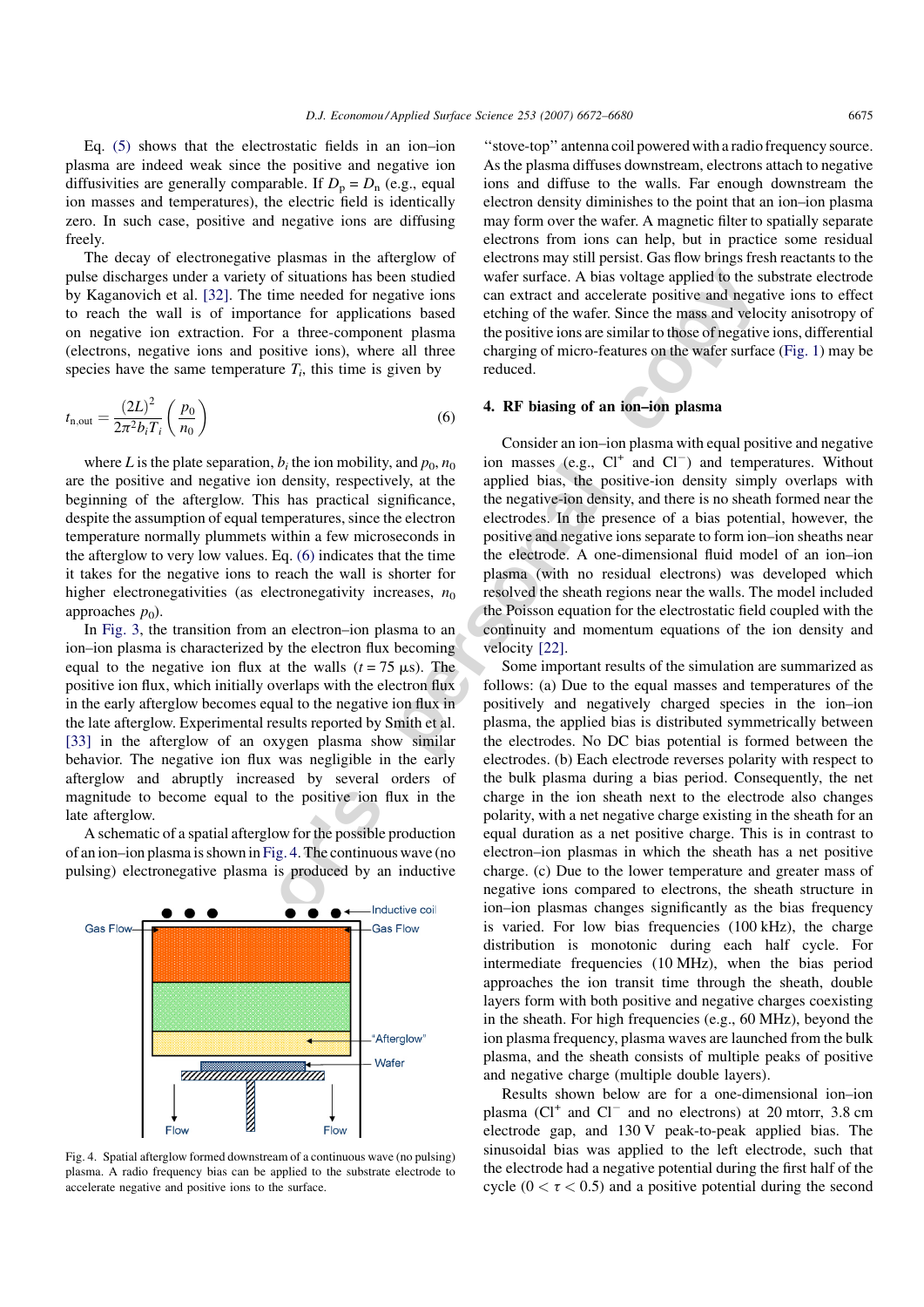

Fig. 5. Calculated potential distribution in an ion–ion plasma when a 100 kHz bias voltage (130 V peak-to-peak) is applied to the electrode at  $x = 0$ . From Ref. [22]. An expanded scale is shown in the insert.

half of the cycle  $(0.5 < \tau < 1)$ . The right electrode was kept at zero potential at all times. The peak ion density at the plasma center was  $10^{11}$  cm<sup>-3</sup>.

**Automative Control of the specific specific specific specific specific specific specific specific specific specific specific specific specific specific specific specific specific specific specific specific specific speci** The potential distribution across the electrode gap for four times during the RF cycle is shown in Fig. 5, for an applied frequency of 100 kHz. In contrast to conventional electron–ion plasmas, the plasma potential is not the most positive potential in the system. In fact, the potential distribution is monotonic much like in liquid electrolytes [23]. The applied frequency is low enough (much lower than the ion plasma frequency) for the potential to be ''shielded'' out of the bulk plasma. The potential drop in the bulk is negligible, with most of the potential dropped across the sheaths. When the electrode potential is positive with respect to the bulk, the sheath adjacent to that electrode has a negative charge. When the electrode potential is negative with respect to the bulk, the sheath adjacent to that electrode has a positive charge. This is also in contrast to conventional plasmas for which the electrode sheath has (almost) always a net positive charge.

Fig. 6 shows the evolution of ion fluxes at the left (biased) electrode during a RF cycle for a bias frequency of 100 kHz. For this low operating frequency, the left electrode is bombarded alternately by positive ions (dashed line) and negative ions (solid line) during each half of the RF cycle. The peak in the negative ion flux is slightly less than the peak in the positive ion flux due to continuous depletion of the plasma. At this relatively low operating frequency, a significant fraction of the plasma is depleted during the course of each half cycle. Depletion of ions is also seen even without applied bias. At any instant of the cycle, the flux of positive ions exiting the plasma at one electrode is equal to the flux of negative ions exiting the other electrode (not shown). Fig. 6 also shows that the peak ion flux during a half cycle is comparable to twice the diffusion flux of ions without a bias (dotted line). The total ion flux integrated over a full cycle is equivalent to the diffusion flux of ions without a bias. Therefore, for low bias frequencies, the flux of



Fig. 6. Calculated time evolution of the negative ion and positive ion flux bombarding an electrode in contact with an ion–ion plasma under the influence of a 100 kHz bias (130 V peak-to-peak). The dashed line shows the diffusion flux in the absence of bias. From Ref. [22].

ions bombarding the electrode is independent of magnitude of the applied bias and is limited by the ion diffusion flux. The only effect of the applied bias is to temporally redistribute this diffusion flux between the two electrodes. Instead of exiting both electrodes simultaneously, the positive ions exit only the negatively biased electrode while the negative ions exit only the positively biased electrode during each half cycle. The RF bias, however, increases the ion energy.

Fig. 7 shows the evolution of the ion fluxes at the left electrode during the course of a RF cycle for a bias frequency of 10 MHz, which is close to the ion plasma frequency evaluated at the sheath edge. The effects of the transit time of ions through the sheath are clearly evident in the evolution of fluxes. The positive ion flux continues till  $\tau = 0.7$  even when the electrode is positively biased with respect to the plasma. Negative ion flux does not appear till  $\tau = 0.8$  representing the transit time of the



Fig. 7. Calculated time evolution of the negative ion and positive ion flux bombarding an electrode in contact with an ion–ion plasma under the influence of a 10 MHz bias (130 V peak-to-peak). The dashed line shows the diffusion flux in the absence of bias. From Ref. [22].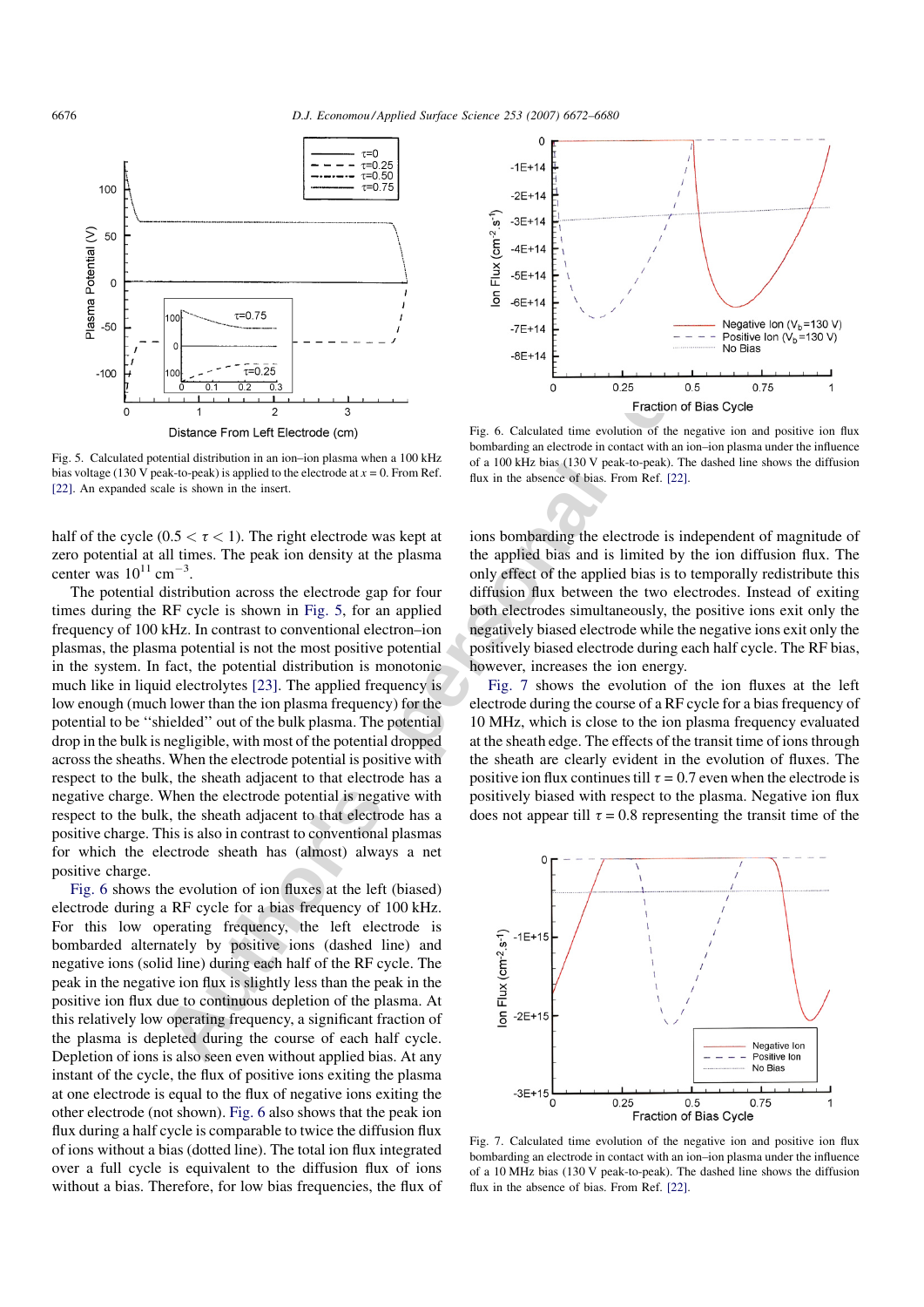negative ion front through the sheath. In contrast to the low frequency case, the ion flux is significantly greater than the corresponding diffusion flux (dotted line) without an applied bias. At this bias frequency, there is insufficient time for the applied bias to be fully shielded in the sheath regions. Due to the presence of relatively high electric fields in the bulk plasma, the ion flux to the walls exceeds the diffusion flux. Consequently, a relatively high bias frequency, approaching the (ion) plasma frequency is required to extract ions at a faster rate from the plasma.

Fig. 8 shows the evolution of the ion flux at the left electrode during a RF cycle for a bias frequency of 60 MHz. Since the ions are no longer able to respond to the applied frequency, the perturbation in the ion velocities due to the applied bias is small. The ion fluxes, therefore, are only weakly modulated by the applied bias. The electrode is now continuously bombarded by both positive and negative ions throughout the cycle with an average flux equal to the diffusion flux of the ions. As a result of a net displacement toward the electrode, a peak in the negative ion flux is formed at  $\tau = 0.5$  while a peak in the positive ion flux is formed at  $\tau = 1.0$ .

Based on the ion flux evolution at the electrode, operation in the intermediate frequency regime appears advantageous for rapidly extracting ions form the plasma at the conditions examined (20 mtorr pressure and bias potential of 130 V). At low frequencies (e.g., 100 kHz), alternate bombardment by the positive ions and negative ions is possible but the ion flux is limited by the diffusion flux in the bulk plasma. Alternate bombardment of the electrode by positive and negative ions is also possible with intermediate values of frequency (e.g., 10 MHz), albeit with a finite phase lag with respect to the applied bias. There is less time for collisional drag to limit the ion flux at intermediate frequencies, and ions may be extracted at a faster rate from a plasma compared to low frequencies. Increasing the bias frequency (e.g., 60 MHz) beyond the ion plasma frequency, results in trapping the ions in the plasma and the ion flux at the electrode is essentially reduced to the diffusion flux of the ions.



Fig. 8. Calculated time evolution of the negative ion and positive ion flux bombarding an electrode in contact with an ion–ion plasma under the influence of a 60 MHz bias (130 V peak-to-peak). The dashed line shows the diffusion flux in the absence of bias. From Ref. [22].

Alternate extraction of positive and negative ions from an ion–ion plasma is shown in Fig. 9 [34]. A 1 mtorr chlorine plasma was generated with 13.56 MHz power having a pulse repetition frequency of 1 kHz and a duty cycle of 50%. This corresponds to activeglow (power ON) and afterglow (power OFF) periods of 500  $\mu$ s each. The applied power was 300 W during the activeglow. Ten cycles of a sinusoidal bias voltage (225 V peak) filled the 500  $\mu$ s of the afterglow period. This bias was applied to the substrate electrode and was turned off during the activeglow. The substrate electrode had a  $100 \mu m$  diameter pinhole for sampling ions that were detected by a differentially pumped mass spectrometer behind the electrode. The goal was to create an ion–ion plasma during the afterglow, and extract negative ions to the substrate by the application of substrate bias during that afterglow. The left half of Fig. 9 corresponds to the activeglow  $(0-500 \mu s)$  and the right half to the afterglow  $(500 1000 \mu s$ ).

Fig. 9(a) shows the  $Cl_2^+$  and  $Cl^-$  signals. The  $Cl_2^+$  signal is delayed by  $\overline{\Delta t_{\text{TOF}}}$  = 50 µs corresponding to the time of flight through the mass spectrometer. The  $Cl_2^+$  signal increases



Fig. 9. Measurement of chlorine positive ions and negative ions bombarding a substrate in contact with an ion–ion plasma under the influence of bias. The (volumetric) electron density is shown in (e). The plasma source was pulsed ON  $(0-500 \mu s)$  and OFF (500–1000  $\mu s$ ). During plasma OFF (afterglow) a 100 kHz bias was applied to the substrate. See text for more details. From Ref. [34].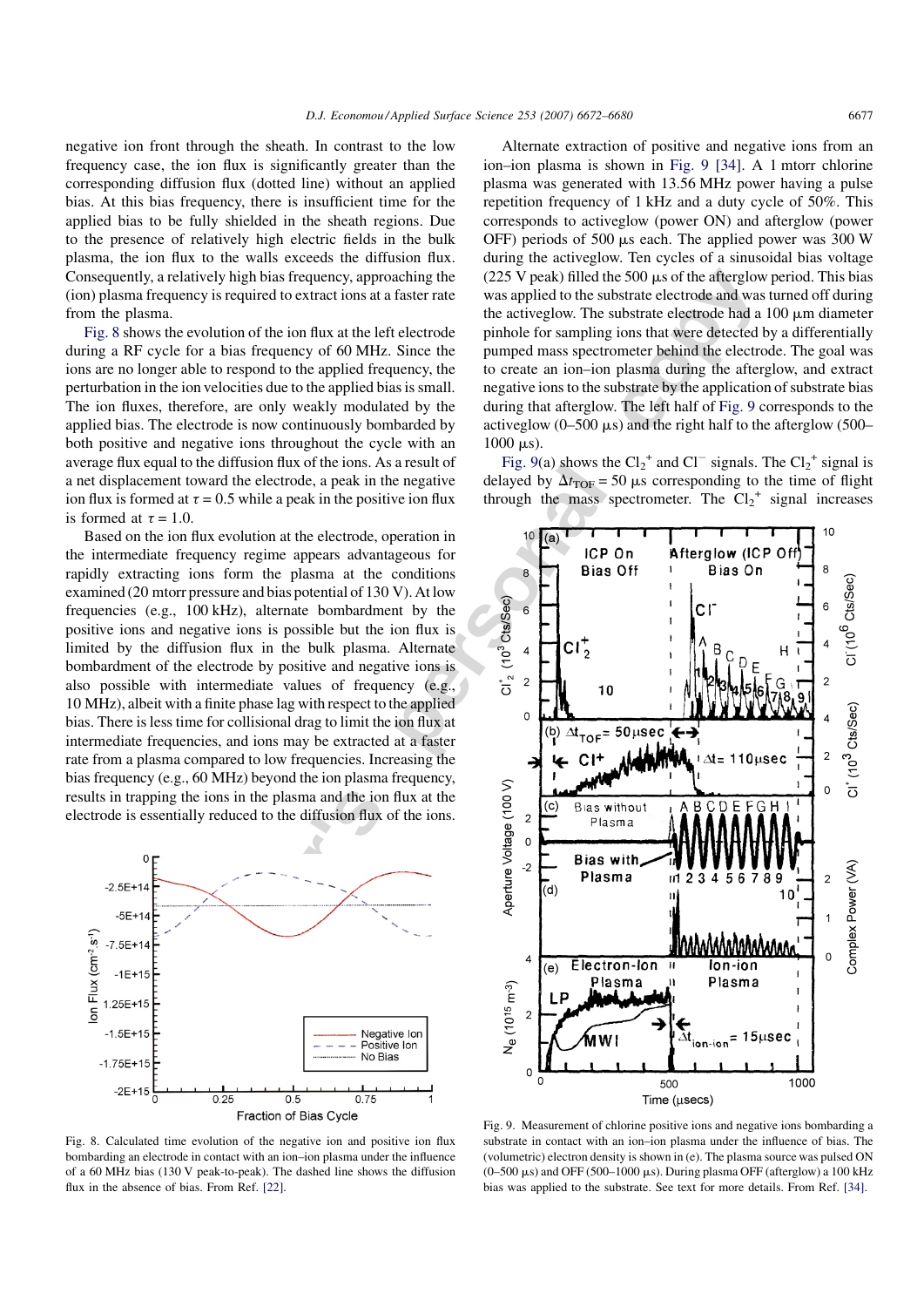rapidly as power is turned on in the activeglow, but quickly decays to small values. At the same time, the  $Cl<sup>+</sup>$  signal increases (Fig. 9(b)) in the activeglow, only to decay early in the afterglow as  $Cl^+$  is converted to  $Cl_2^+$  by charge exchange. In the afterglow, one observes  $Cl^-$  peaks (designated by letters A, B, C, ..., I) alternating with  $Cl_2^{\dagger}$  peaks (designated by numbers 1, 2, 3, ..., 9) as shown in Fig. 9(a). The  $Cl^{-}$  peaks correspond to the positive peaks of the bias voltage, while the  $Cl_2^{\dagger}$  peaks correspond to the negative peaks of the bias voltage (Fig. 9(c)). The peak value of the ion signal decays (Fig. 9(a)) as the ion– ion plasma is depleted by extraction and recombination in the afterglow. (The relative peak heights are not important here because the sensitivity of the mass spectrometer to these positive and negative ions was not measured.) This experiment demonstrated alternate irradiation of the substrate by positive ions and negative ions. The fact that an ion–ion plasma forms in the afterglow is corroborated by the electron density traces of Fig. 9(e). Both Langmuir probe and microwave interferometry indicate that the electron density increases during the activeglow and decays to negligible values after  $\Delta t_{\text{ion-ion}} \sim 15 \mu s$ into the afterglow. It is the electron decay and formation of an ion–ion plasma that allows negative ions to escape. Evidently the bias applied in the afterglow is not high enough to heat the remaining electrons and re-establish a potential well deep enough to trap the negative ions [14,30].

The injection of negative charges by the application of a bias to the substrate electrode in a power modulated dual-frequency capacitively coupled plasma was demonstrated in Ref. [35]. A schematic of the system is shown in Fig. 10(a). Plasma



Fig. 10. (a) Schematic of a dual frequency capacitively coupled reactor. Plasma drive power (at  $100$  MHz) was pulsed repetitively ON for  $10 \mu s$  and OFF also for 10 ms. A bias voltage was applied to the substrate electrode having a patterned (with submicron holes) silicon dioxide chip and a silicon reference chip. The voltage difference between these chips is an indication of the degree of charging of the bottom of the holes in silicon dioxide. (b) Potential vs. time for the 100 MHz drive and the substrate bias. The substrate bias swings positive for a short time in the afterglow (at time  $t_M$ ). The peak-to-peak voltage at time  $t_M$ is  $2V_0$ . From Ref. [35].

was generated by a 100 MHz power modulated 10  $\mu$ s ON (activeglow) and 10  $\mu$ s OFF (afterglow). The peak voltage during power ON was 110 V (25 W) in a 25 mtorr  $CF_4/Ar$  (10– 90% by volume) gas mixture. The substrate was equipped with two test chips: (a) a patterned chip having  $0.5 \mu m$  diameter, 2.5  $\mu$ m deep holes in SiO<sub>2</sub> on silicon (10% open area) isolated electrically from the substrate electrode, and (b) an equal size un-patterned silicon chip. The voltage difference between the bottoms of the patterned oxide chip and the un-patterned silicon chip was a measure of charging of the hole bottoms (referred to as bottom charging voltage below). The electrode potentials during a complete power pulse are shown in Fig. 10(b). The 100 MHz "drive" power is  $ON$  for 10  $\mu$ s and OFF for the remaining  $10 \mu s$ . The bias voltage is negative during power ON but swings temporarily positive (peak-to-peak value  $2V_0$ ) at time  $t_M$  during the afterglow.

The bottom charging voltage is shown in Fig. 11 for the  $CF_4/$ Ar (left) and pure argon (right) plasmas. Curves labeled (II) correspond to a value of  $t_M = 12.5 \text{ }\mu\text{s}$  (2.5  $\mu\text{s}$  into the afterglow) for different values of amplitude  $V_0$  (see Fig. 10(b)). The bottom charging voltage is greatly reduced for high enough values of  $V_0$ . This is attributed to negative charge injection to the bottom of the holes of the patterned chip which partly neutralized the accumulated positive charge. This injection of negative charges is facilitated by electric field reversal (electric field pointing away from the substrate) during application of the positive bias which accelerated negative charge towards the substrate. There is no such neutralization observed in the argon plasma (Fig. 11(b)). Evidence for electric field reversal was also provided by a large enhancement of optical emission from the edge of the sheath over the substrate at exactly the time of the positive bias swing. Emission was monitored from argon atoms at 750.4 nm and argon ions at 434.8 nm, resulting from electronically excited species.

The curves labeled (I) in Fig. 11 show the bottom charging voltage when the positive swing of the applied substrate bias is made to occur  $3 \mu s$  into the activeglow (not shown in Fig. 10(b)). The bottom charging voltage keeps on increasing implying that there is no injection of negative charges into the holes. Apparently, there is no electric field reversal occurring during the activeglow since the dominant negative charge carriers are electrons. The situation changes in the afterglow when negative ions are more plentiful compared to electrons and the electric field can apparently be reversed [36,37].

In their two-dimensional computational model of pulsed electronegative discharges, Subramonium and Kushner [14] found that the application of radio frequency substrate bias can lead to capacitive-mode (sheath) electron heating in the afterglow, which prevents extraction of negative ions. Electron heating does not allow the electron density and/or temperature to decay enough in the afterglow for an ion–ion plasma to form. High electronegativities and large bias voltages favored electron heating. On the other hand, high electronegativities are needed for a more rapid transition to an ion–ion plasma in the afterglow (see Eq. (6)). A mixed gas  $Ar/Cl_2 = 40/60$  (by volume) plasma was found to best satisfy these competing requirements. They also found that pulsed (synchronous) bias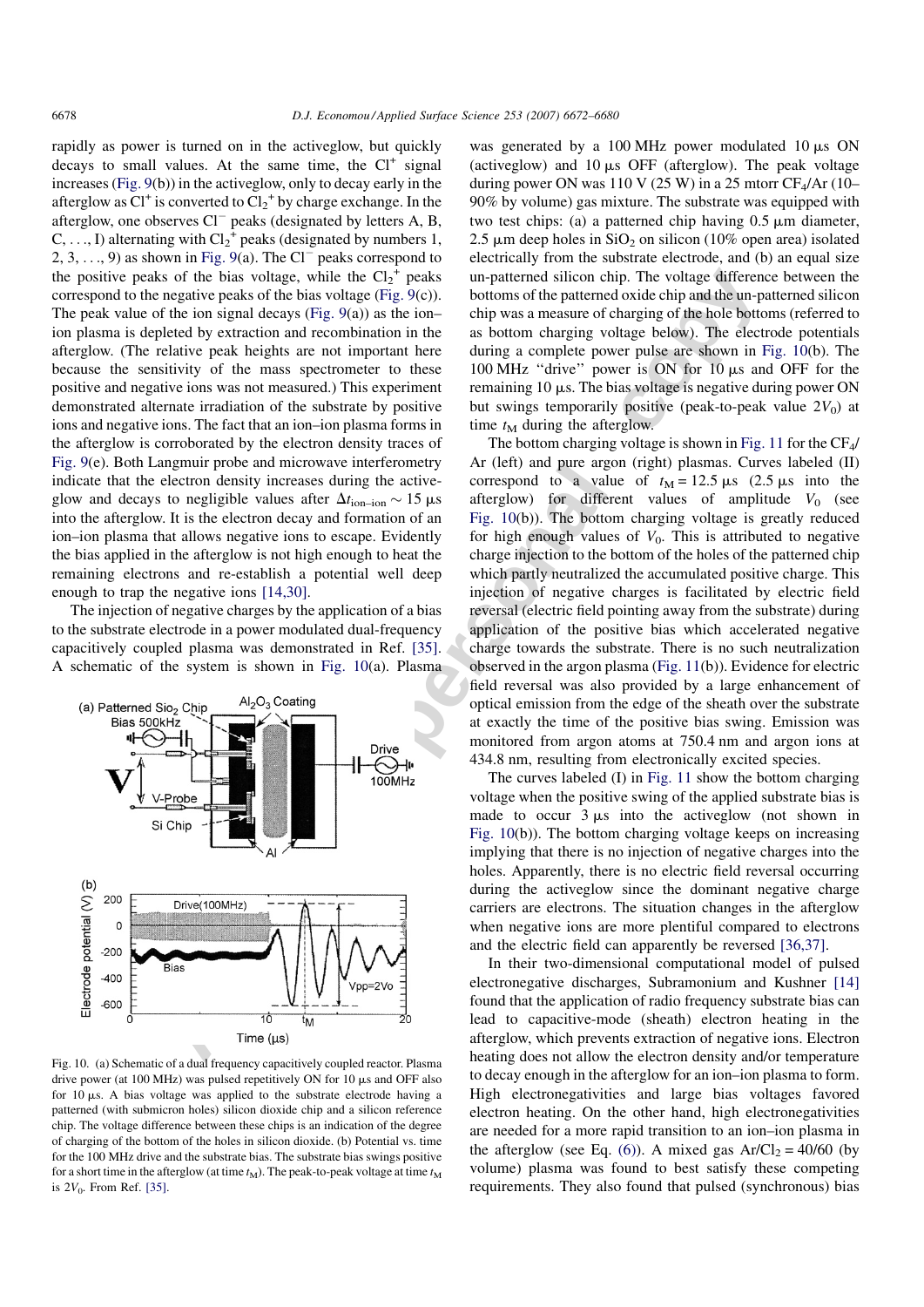

Fig. 11. Charging voltage of the bottom of the silicon dioxide holes as a function of  $V_0$  for a CF<sub>4</sub> (10%)/Ar plasma (a), and an Ar plasma (b). Curves II correspond to the case where the bias voltage swing occurs at time  $t_M = 12.5 \mu s$  (2.5  $\mu s$  into the afterglow) as shown in Fig. 10(b). Curves I correspond to the case where the bias voltage swing occurs at time  $t_M = 3 \mu s$  (into the activeglow) not shown in Fig. 10(b). From Ref. [35].

was more effective in extracting negative ions as compared to a continuous bias (still with pulsed plasma power).

Fig. 12(a) shows the extracted negative ion fluence during the last 50  $\mu$ s of the afterglow as a function of bias voltage.



Fig. 12. (a) Negative ion fluence (during the last 50  $\mu$ s of the afterglow) vs. bias voltage applied to the substrate electrode in a Ar  $(40\%)$ Cl<sub>2</sub> (60%) plasma, for continuous wave bias (dashed line) and pulsed bias (solid line). (b) Mean ion energy as a function of applied bias frequency for  $Cl_2^+$ ,  $Cl^+$  and  $Cl^-$ . See text for details. From Ref. [14].

Other conditions were: 10 mtorr of a  $Ar/Cl_2 = 40/60$  plasma, total gas flow of 100 sccm, ICP peak power of 300 W at 10 MHz, modulated with a frequency of 6.67 kHz and a duty cycle of 33% (50  $\mu$ s power ON, 100  $\mu$ s power OFF), and a bias frequency of 10 MHz. Two kinds of bias voltages were applied. The cw bias was applied continuously, while the pulsed (synchronous) bias was applied for the last 50  $\mu$ s of the 100  $\mu$ s afterglow and the first 10  $\mu$ s of the activeglow. The negative ion fluence is greatly enhanced with pulsed bias due to reduced capacitive heating. The difference is more dramatic at larger bias voltages, when cw bias can ''ignite'' a capacitive coupled plasma in the afterglow trapping negative ions. The average energy of the extracted ions (averaged over the last 50  $\mu$ s of the afterglow), as a function of the pulsed bias frequency (for a bias voltage of 100 V), is shown in Fig. 12(b). Under these conditions the positive ion flux was composed of  $0.6\%$  Ar<sup>+</sup>, 99% of  $Cl_2^+$  and 0.4%  $Cl^+$ . The large percentage of molecular ions was due to charge exchange collisions of  $Ar^+$  and  $Cl^+$  with molecular chlorine, converting the atomic ions to molecular ions. For larger frequencies (approaching and exceeding the ion plasma frequency), most of the applied voltage drops across the bulk plasma and the sheath electric fields are rather small. This results in very low energy ions of almost isotropic angular distribution. As the bias frequency is lowered more of the applied voltage drops across the sheaths and the ion energy increases. Of course, collisions with neutral gas contribute to reduce the ion energy.

## 5. Conclusions

Ion–ion plasmas can form in the late afterglow of pulsed discharges or downstream of continuous wave discharges in electronegative gases. In ion–ion plasmas, negative ions replace electrons as the negative charge carriers. As a result, the properties of ion–ion plasmas are quite different than those of conventional electron–(positive) ion plasmas. For example, the plasma potential is not the most positive potential in the system, and a negative ion sheath alternates with a positive ion sheath next to a radio frequency biased (RF) electrode. Application of a RF bias to an ion–ion plasma can be beneficial for